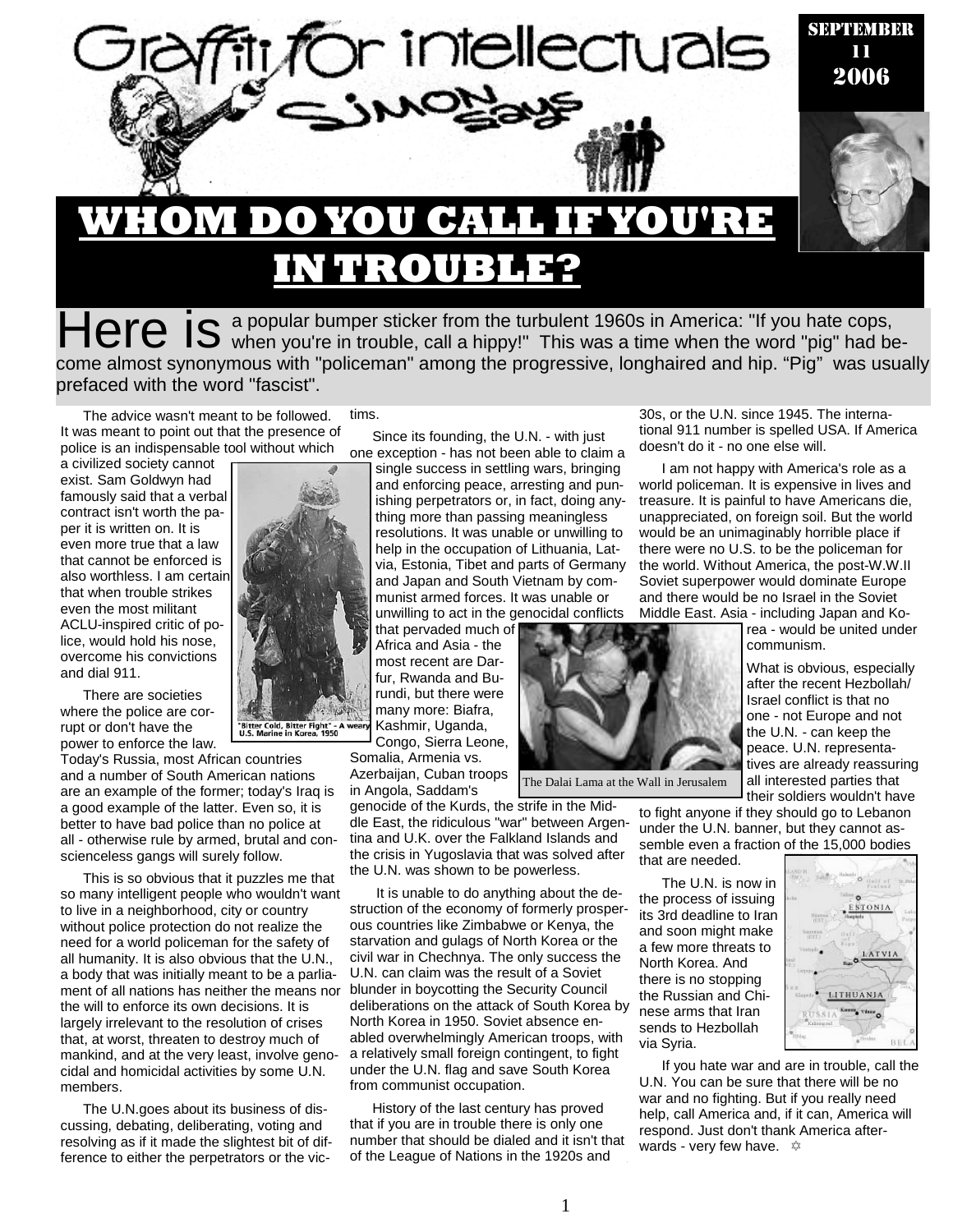# **HEZBOLLAH'S FINAL SOLUTION**

by Alan M. Dershowitz, August 2006

The Iran-Hezbollah axis is the greatest threat to world peace, to Jewish survival, to Western The Iran-Values, and to civilization.

The uniqueness of the Holocaust was not the Nazi's determination to kill the Jews of Ger-<br>The uniqueness many and even of neighboring Poland. Other genocides, such as those by the Cambodians and the Turks, sought to rid particular areas of so called undesirables by killing them. The utter uniqueness of the Holocaust was the Nazi plan to "ingather" all the Jews of the world to the death camp and end the Jewish "race" forever. It almost succeeded. The Nazis ingathered tens of thousands of Jews (including babies, women, the elderly) from far flung corners of the world--from the Island of Rhodes from Salonika and from other obscure locations -- in order to gas them at Auschwitz and at other death camps.

![](_page_1_Picture_4.jpeg)

The official leader of the Palestinian Muslims, Haj Amin al-Husseini, the grand mufti of Jerusalem, collaborated in the

Nazi genocide, declaring that he sought to "solve the problems of the Jewish element in Palestine and other Arab countries" by employing "the same method" being used "in the Axis countries". Husseini, who spent the war years in Berlin and was later declared a Nazi war criminal at Nuremberg, wrote the following in his memoirs:

*Our fundamental condition for cooperating with Germany was a free hand to eradicate every last Jew from Palestine and the Arab world. I asked Hitler for an explicit undertaking to allow us to solve the Jewish problem in a manner befitting our national and racial aspirations and according to the scientific methods innovated by Germany in the handling of its Jews. The answer I got was: "The Jews are yours."* 

Husseini planned a death camp for Jews modeled on Auschwitz, to be located in Nablus. He broadcast on Nazi Radio, calling for genocide against all the world's

Jews: "kill the Jews wherever you find them--this pleases God, history, and religion." Professor Edward Said has acknowledged that this Nazi collaborator and genocidal anti-Semite "represented the Palestinian Arab consensus" and was "the voice of the Palestinian people." Yasser Arafat referred to Husseini as "our hero."

![](_page_1_Picture_10.jpeg)

Never before or since in world history has a tyrannical regime sought to murder all of the members of a particular racial,

religious, ethnic or cultural group, regardless of where they live--not until now. Hezbollah's aim is not to "end the occupation of Palestine," or even to "liberate all of Palestine." Its goal is to kill the world's Jews. Listen to the words of its leader Sheikh Hassan Nasrallah: "If Jews all gather in Israel, it will save us the trouble of going after them worldwide." (NY Times, May 23, 2004, p. 15, section 2, column 1.) Nasrallah is one of the most admired men in the Muslim and Arab world today. Hitler made similar threats in Mein Kampf but they were largely ignored. Nasrallah has a reputation for keeping his promises.

His genocidal goals--to kill all Jews- were proven by two recent statements. He has warned the Arabs and Muslims to leave Haifa so that his rockets can kill only Jews. And he apologized for causing the deaths of three Israeli-Arabs in Nazareth, when a Katuysha struck that religiously mixed Israeli city. Hezbollah also worked hand-in-hand with Argentine neo-Nazis to blow up a Jewish community center, murdering dozens of Jews.

Nasrallah is a modern day Hitler, who currently lacks the capacity to carry out his genocide. But he is an ally of Iran, which will soon have the capacity to kill Israel's

> five million Jews. Listen to what the former President of Iran has said about how Iran would use its nuclear weapons:

Hashemi Rafsanjani, the former president of Iran, has threatened Israel with nuclear destruction, boasting that an attack would kill as many as five million Jews. Rafsanjani estimated that even if Israel retaliated by dropping its own nuclear bombs, Iran would probably lose only fifteen million people, which he said would be a small "sacrifice" from among

the billion Muslims in the world.

Now listen to the current President of Iran, Mahmoud Ahmadinejad, who denies

the Nazi Holocaust, but calls for a modern Holocaust that would "wipe Israel off the map."

Despite these anti-Semitic and genocidal threats, some of the hard left admire Nasrallah and his bigoted organization, as well as Iran and its anti-Semitic president. Others do not seem to take his threats seriously.

For example, the notorious Jewish anti-Semite Norman Finkelstein has said, "looking back my chief re-

![](_page_1_Picture_22.jpeg)

**Hezbollah's nazi** 

gret is that I wasn't even more forceful in publicly defending Hezbollah against terrorist intimidation and attack."

Finkelstein's hatred of Jews runs so deep that he has actually implied that his own mother, who survived the Nazi Holocaust, may have collaborated with the Nazis. If so collaboration with evil seems to run in the family, because Finkelstein has clearly become a collaborator with Hezbollah anti-Semitism and Nazism. Finkelstein's website is filled with Hezbollah promotion, including breathless reprints of Nasrallah speeches. Noam Chomsky, who works closely with Finkelstein, has said of Finkelstein that he is "a person who can speak with more authority and insight on these topics [Israel and anti-Semitism] than anyone I can think of."

The Iran-Hezbollah axis is the greatest threat to world peace, to Jewish survival, to Western values, and to civilization. Those like Finkelstein, who support Hezbollah, and even those who refuse to fight against this evil, are on the wrong side of history. They are collaborators with Islamofascists - - today's version of Nazism.

*Alan M. Dershowitz is the Felix Frankfurter professor of law at Harvard Law School and author of The Case for Israel.*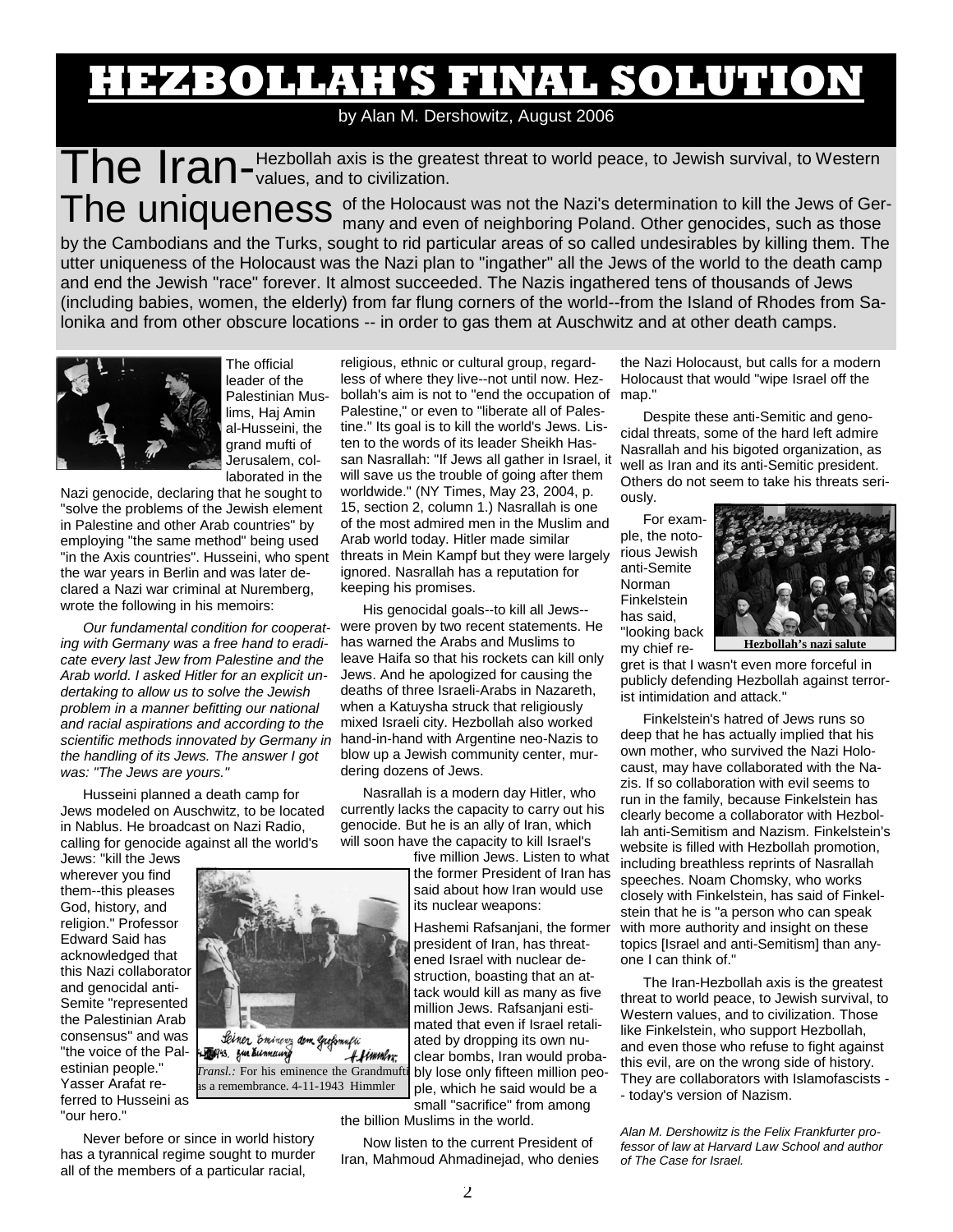## **THE GREAT WAGE GAP** By Paul Jacob 8/20/06

Let us now praise the underpaid, selfless civil servant. Wait — does such a person exist in federal employ? Excuse me while I chortle.

Oh sure, union officials, civics texts, and those blue-ribbon panels set up by defensive politicians often imply (and sometimes baldly assert) that government workers receive less pay than private employees. Sometimes they even bring up ideas like "selfless service."

Add a touch of cynicism to this, and you might say that government workers exchange higher pay for job security. (It can sure be hard to fire a bureaucrat.)

But it's high time to dismiss the myth. As the Bureau of Economic Analysis reported this month, federal civil servants receive far, far more in wages and benefits than workers in the private sector. Indeed, twice as much.

Average compensation for federal civilian workers last year came to \$106,579 which Chris Edwards of the Cato Institute notes is "exactly twice the average compensation paid in the U.S. private sector." Throw out the benefits and the difference is less, but still a whopping 62 percent more for the federal worker.

Of course, past figures used to bolster up the "underpaid civil servant" notion ignore benefits and consider just the nominal wage rate. But today's 62 percent difference is hard to ignore, isn't it?

But face it: nominal wages aren't real wages; for a true comparison we must add on all the benefits, as Edwards does: "Federal workers receive gener-

ous health benefits during work and retirement, a pension plan with inflation protection, a retirement savings plan with generous

matching contributions, large disability benefits, and union protections." Let me put a stop to transcribing here. There's a lot more, and I don't get paid enough to risk carpal tunnel.

Figuring in all the benefits, Edwards suggests that government employees should be paid *less* than private sector employees, not more.

Nice idea, but to get that to happen, wouldn't we first have to fire the unions? Hmmm.

Now, the mere suggestion of lowering compensation — or even just curbing scheduled compensation increases might be enough to incite incivility amongst our civil servants. But the point of bringing the matter up is not for the emotional reactions or to start a class war between net tax consumers and net taxpayers. It's not that federal employees are evil, deserving to be punished. They are simply overpaid.

So, why is federal employee compensation so high?

Well, here's one big reason: In bad times, when private sector wage increases grind to a halt, federal wages rise merrily upwards.

There are others, more basic in nature.

Think about it: Who decides the pay? Legislators.

A century ago and more, during the days of the "spoils system," one tried to get government jobs for people not because the jobs necessarily paid that well, but because they paid well for the amount of work done. Government work was a good place for artists or college grads from liberal schools. That is, for people who couldn't make it as artists and artisans and preachers and teachers, people for whom clerking in private practice was something worth shirking. Nathaniel Hawthorne famously wanted federal employ. In those days, government jobs were rather like short-term sinecures (often limited to the term of the party in office). A federal job was great haven for a novelist waiting to crank out a best seller.

Nowadays, of course, the spoils system is over. So to speak. Fewer people get jobs in government because they know someone who knows the new president or the newly elected Senator. We have a "more

> efficient" system now, the civil service. You have to take tests.

#### *Think about it: Who decides the pay? Legislators.*

And it certainly helps to sport a college degree. But once you get hired, it's hard to get fired, and your wages keep going up and up.

Looked at one way, it's an improvement over the old way of doing things.

Looked at another, it corrupts the whole economy. (Does it really help workers to idealize a system wherein productivity means almost nothing?)

But it doesn't corrupt legislators. Much. It gives legislators precious little to dole out to supporters. Unlike under the spoils system, it's harder for representatives to buy off constituents (other than by a general increase in government and catering to public employee unions, of course). What to do?

Pork to the rescue! Porkbarrel spending on constituent and private projects is an

amazingly efficient way to dole out favors with other people's money. It's the spoils system reborn.

And as Mr. Edwards pointed out in another of his Cato reports, this sort of government favoring of private individuals is not limited to the federal government. Public debt for private projects amounts to 23 percent of today's total municipal debt. The old joke used to be "thank God we don't get all the government we pay for." Now taxpayers pay for so much that isn't government, we can repeat the old line only with an added bitterness.

There's something inherent in unlimited representative government, and that something is the spreading, thickly, of money to favored supporters. When the spoils system was replaced with a civil service, a new form of spoils grew to take its place.

Wouldn't it be nice if our representatives realized that it wasn't their job to spread money around without limit? If they could give up on the New Spoils System, on the one hand, and exercise some fiduciary responsibility regarding our paid employees, on the other, fiscal policy wouldn't be such a mess.

I won't be holding my breath.

And I won't be holding my breath for the people who complain about "overpaid corporate execs" to turn their ire against the thousands upon thousands of overpaid federal employees. The charge of "greed" will never affix to civil servants and their union representatives.

But greed is a cheap shot charge here as elsewhere. Everybody wants more money, and everybody has a right to ask for more. And employers have just as much right to offer only so much.

Perhaps it's just that, when negotiating with workers and unions, our representatives don't have much spine simply because the money "isn't theirs," and thus they have scant incentive to use it wisely.

The trouble with this explanation is not that it doesn't explain. It explains the situation too well: what room is left for reform? It suggests that politics and bureaucracies are themselves congenitally incapable of rational management.

Sure government workers are overpaid. But that only points to the bigger problem: the federal government has escaped popular control, and is increasingly run not for the benefit of the people, but for the benefit of the people in government. \$